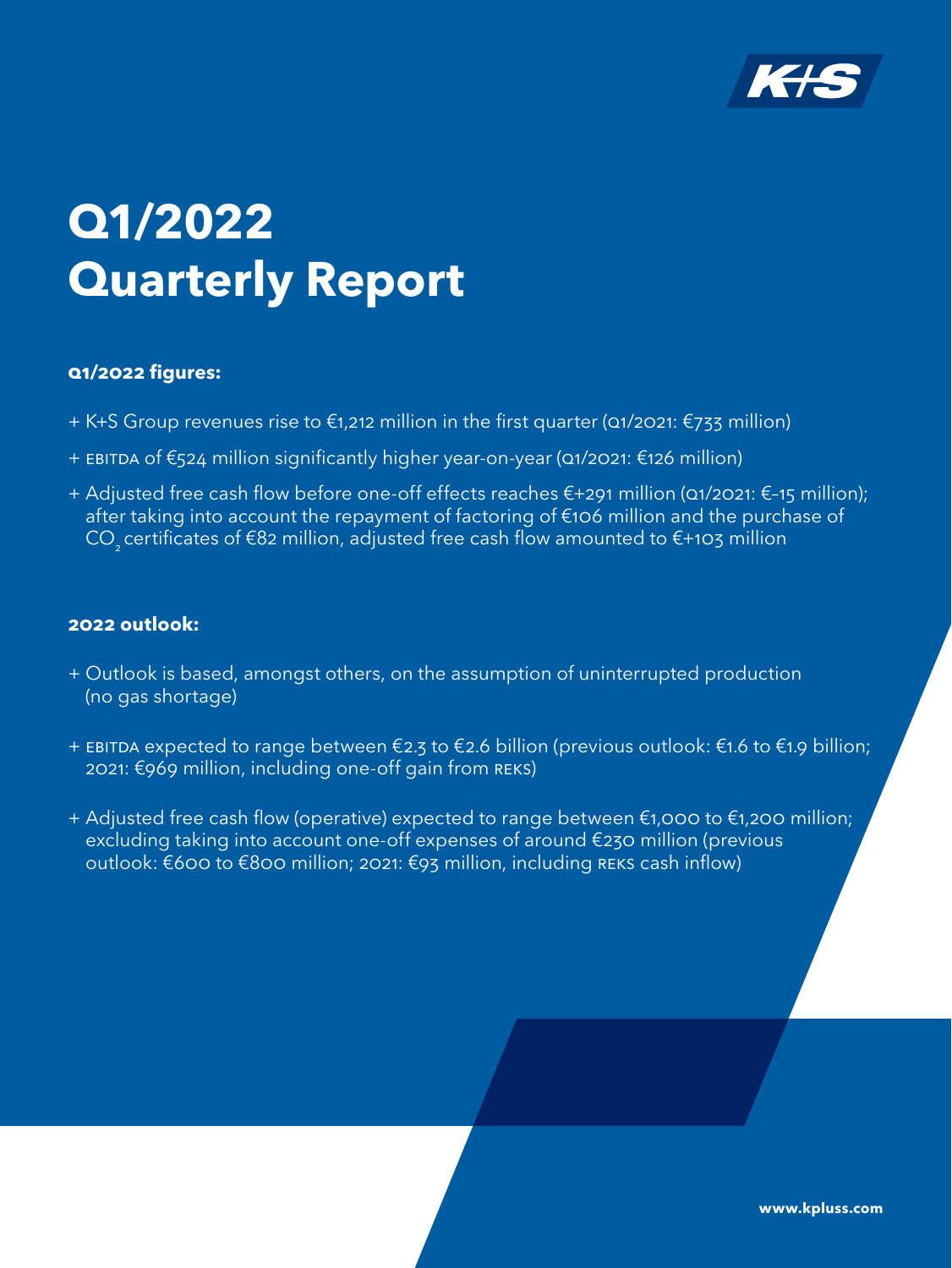#### **Key figures from continuing operations**

 $\equiv$   $\leftarrow$   $\rightarrow$ 

|                                                                                                                    |                    | Q1/2021    | Q1/2022  | %        |
|--------------------------------------------------------------------------------------------------------------------|--------------------|------------|----------|----------|
| <b>K+S Group</b>                                                                                                   |                    |            |          |          |
| Revenues                                                                                                           | $\n  emillion\n$   | 733.3      | 1,212.3  | $+65.3$  |
| EBITDA <sup>1</sup>                                                                                                | $\epsilon$ million | 126.0      | 524.1    | $> +100$ |
| <b>EBITDA</b> margin                                                                                               | %                  | 17.2       | 43.2     | $> +100$ |
| Depreciation and amortization <sup>2</sup>                                                                         | $\epsilon$ million | 65.1       | 101.4    | $+55.8$  |
| Agriculture customer segment <sup>3</sup>                                                                          |                    |            |          |          |
| Revenues                                                                                                           | $\epsilon$ million | 469.0      | 944.1    | $> +100$ |
| Sales volumes                                                                                                      | t million          | 2.01       | 1.79     | $-11.0$  |
| Industry+ customer segment <sup>3</sup>                                                                            |                    |            |          |          |
| Revenues                                                                                                           | $\n  emillion\n$   | 264.3      | 268.2    | $+1.5$   |
| Sales volumes                                                                                                      | t million          | 2.43       | 1.83     | $-24.7$  |
| - thereof de-icing salt                                                                                            | t million          | 1.35       | 0.61     | $-54.5$  |
| Capital expenditure (CapEx) <sup>4</sup>                                                                           | $\epsilon$ million | 48.1       | 49.2     | $+2.3$   |
| Equity ratio                                                                                                       | %                  | 30.1       | 62.5     | $> +100$ |
| Return on Capital Employed (LTM) <sup>5</sup>                                                                      | %                  | $-29.8$    | 42.0     |          |
| ROCE (LTM) without effects from impairment loss/<br>reversal of impairment loss on non-current assets <sup>5</sup> | %                  | $-32.9$    | 16.3     |          |
| Net financial liabilities as of March 31                                                                           | $\epsilon$ million | $-3,275.1$ | $-520.4$ | $+84.1$  |
| Net financial liabilities/EBITDA (LTM) <sup>5</sup>                                                                | x-times            | 8.3        | 0.4      | $-95.2$  |
| Market capitalization as of March 31                                                                               | $\epsilon$ billion | 1.62       | 5.25     | $> +100$ |
| Enterprise value (EV) as of March 31                                                                               | $\n  in billion$   | 6.09       | 6.90     | $+13.2$  |
| Book value per share as of March 31                                                                                | €                  | 13.79      | 29.89    | $> +100$ |
| Average number of shares                                                                                           | million            | 191.4      | 191.4    |          |
| Employees on March 316                                                                                             | number             | 10,896     | 10,772   | $-1.1$   |

#### **Key figures for continuing and discontinued operations**

| Group earnings after tax, adjusted <sup>7</sup>                                        | $\epsilon$ million | 280.8   | 312.7  | $+11.4$  |
|----------------------------------------------------------------------------------------|--------------------|---------|--------|----------|
| - thereof continuing operations                                                        | $\epsilon$ million | 229.3   | 312.7  | $+36.4$  |
| - thereof impairment loss (-)/reversal of impairment loss (+)<br>on non-current assets | $\epsilon$ million | 180.0   |        |          |
| - thereof discontinued operations                                                      | $\epsilon$ million | 51.5    |        |          |
| Earnings per share, adjusted <sup>7</sup>                                              | €                  | 1.47    | 1.63   | $+11.4$  |
| - thereof continuing operations                                                        | €                  | 1.20    | 1.63   | $+36.4$  |
| - thereof impairment loss (-)/reversal of impairment loss (+)<br>on non-current assets | €                  | 0.94    |        |          |
| - thereof discontinued operations                                                      | €                  | 0.27    |        |          |
| Net cash flow from operating activities                                                | $\epsilon$ million | 147.1   | 252.8  | $+71.9$  |
| - thereof continuing operations                                                        | $\epsilon$ million | 82.2    | 253.7  | $> +100$ |
| - thereof discontinued operations                                                      | $\epsilon$ million | 64.9    | $-0.9$ |          |
| Adjusted free cash flow                                                                | $\epsilon$ million | 37.3    | 102.1  | $> +100$ |
| - thereof continuing operations                                                        | $\epsilon$ million | $-15.1$ | 103.0  |          |
| - thereof discontinued operations                                                      | $\epsilon$ million | 52.4    | $-0.9$ |          |

<sup>1</sup> EBITDA is defined as earnings before interest, taxes, depreciation, and amortization, adjusted for depreciation and amortization of own work capitalized recognized directly in equity, gains/losses from fair value changes arising from operating anticipatory hedges still outstanding, and changes in the fair value of operating anticipatory hedges recognized in prior periods.

<sup>2</sup> Relates to scheduled amortization of intangible assets and depreciation of property, plant, and equipment, adjusted for depreciation and amortization of own work capitalized recognized directly in equity.

<sup>3</sup> No segments in accordance with IFRS 8.

<sup>4</sup> Relates to cash payments for investments in property, plant, and equipment and intangible assets, excluding leases in accordance with IFRS 16.

<sup>5</sup> LTM = last twelve months

<sup>6</sup> FTE = full–time equivalents; part–time positions are weighted according to their share of working hours.

<sup>7</sup> The adjusted key figures include the gains/losses from operating anticipatory hedges for the respective reporting period; effects from fluctuations in the fair value of hedges are eliminated. The effects on deferred and cash taxes are also adjusted; tax rate Q1/2022: 30.2% (Q1/2021: 30.1%).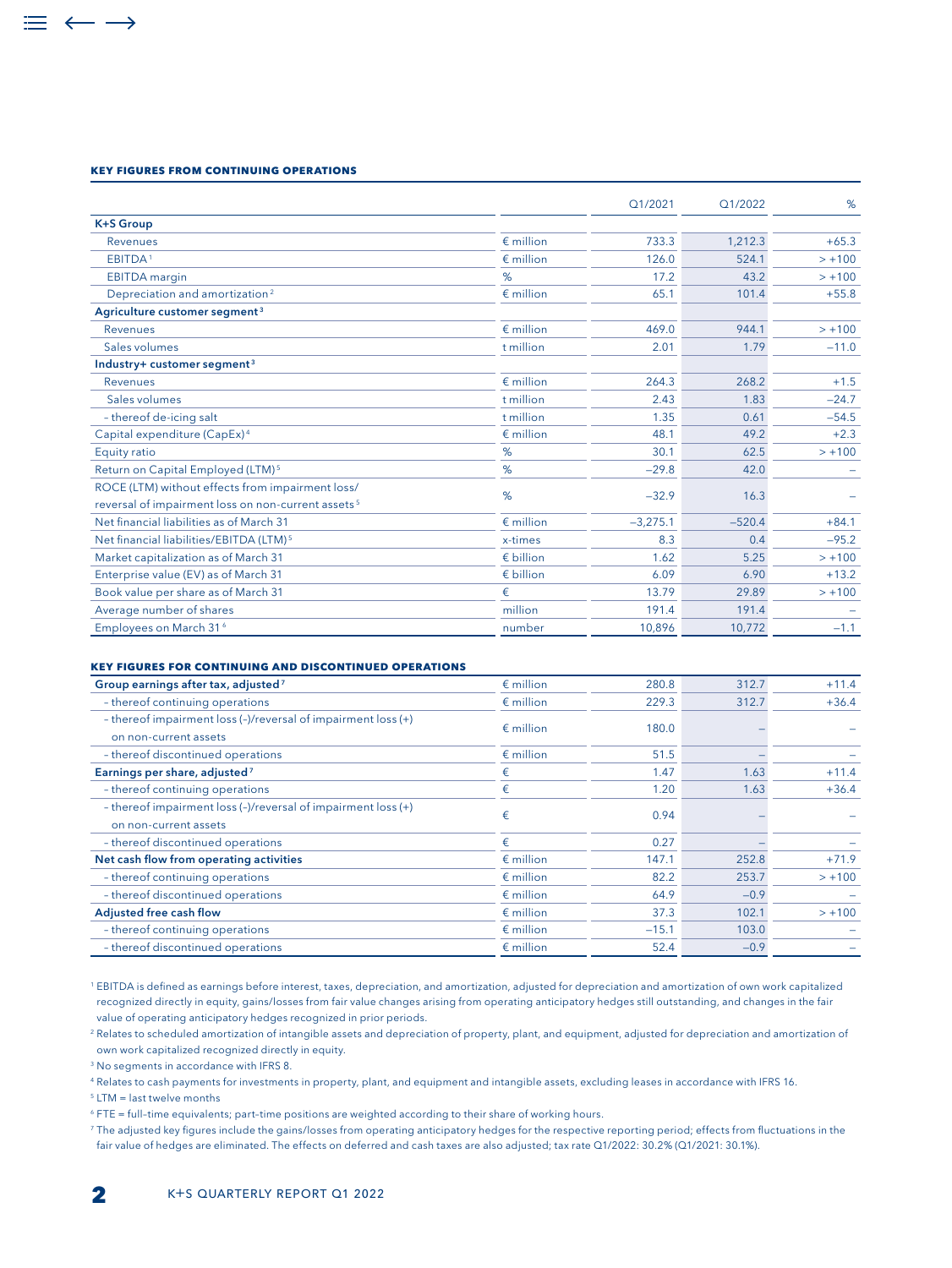## **Corporate strategy and governance**

For a comprehensive presentation of corporate strategy and governance, please refer to the corresponding chapters "Corporate strategy" from page 39 of the 2021 Annual Report and "Corporate governance and monitoring" from page 107 of the 2021 Annual Report.

## **Significant events in the reporting period**

The macroeconomic and geopolitical effects following Russia's attack on Ukraine on February 24, 2022, as well as their impact on the K+S Group cannot be estimated at present. K+S has established close monitoring, particularly regarding emerging or occurring changes in energy availability, sanctions, receivables management, supply chains, cyber security, agricultural price changes as well as the potash supply and demand situation. In the 2021 financial year, revenues from Russian and Belarusian customers amounted to less than 1% of Group revenues. K+S does not own any assets in Russia, Belarus, and Ukraine.

Ukraine and Russia produce one-third of the world's wheat. As a result, agricultural prices rose immediately after the attack. A large part of global fertilizer production comes from Russia and Belarus. With respect to our potash fertilizer business, an increase in global potash supply necessary for meeting rising demand is already hardly possible in the short term even without sanctions. The sanctions against Belarus will further exacerbate this shortage. The extent of the sanctions against Russia and their impact on the potash market are still uncertain, but many customers are already refraining from Russian supplies for reasons of morale or because of uncertain payment and logistics flows. This situation has resulted in prices for potassium chloride published in the international trade press rising to as much as USD 1,200 per tonne in the overseas reference market of Brazil and to as much as €1,000 per tonne in Europe.

Due to the current situation, a reliable assessment of the secure energy supply is also not possible. On the price side, K+S has already secured attractive conditions for the producing sites before the outbreak of the war. For 2022, the price for more than 90% of the gas demand in Europe has been fixed. For 2023 and 2024, more than 70% of the conditions have been set.

With its European production, K+S, like almost all industrial operations in Germany, is dependent on the reliable supply of gas. The processing of the crude salt mined or the generation of heat and electricity at the potash production sites are based almost entirely on natural gas. Only the Wintershall site of the Werra plant receives energy from a waste incineration plant.

A cutback in the supply of natural gas would immediately lead to supply bottlenecks in Germany – also for critical infrastructure. The products of K+S are used as fertilizers for agriculture, as an intermediate product for the chemical and pharmaceutical industries as well as food and animal nutrition. K+S therefore makes a system-relevant contribution to many industries and to society. In order to make this clear, we immediately intensified the dialogue with politicians and grid operators.

K+S is observing further developments very closely, working at full speed on various scenarios and deriving the necessary measures from them in order to be best prepared for changed framework conditions. This includes, among other things, changing the mode of operation at our plants.

Against the background of the war against Ukraine, the strategic decision of K+s to build the new potash plant in Bethune and therefore to diversify production regionally is clearly confirmed.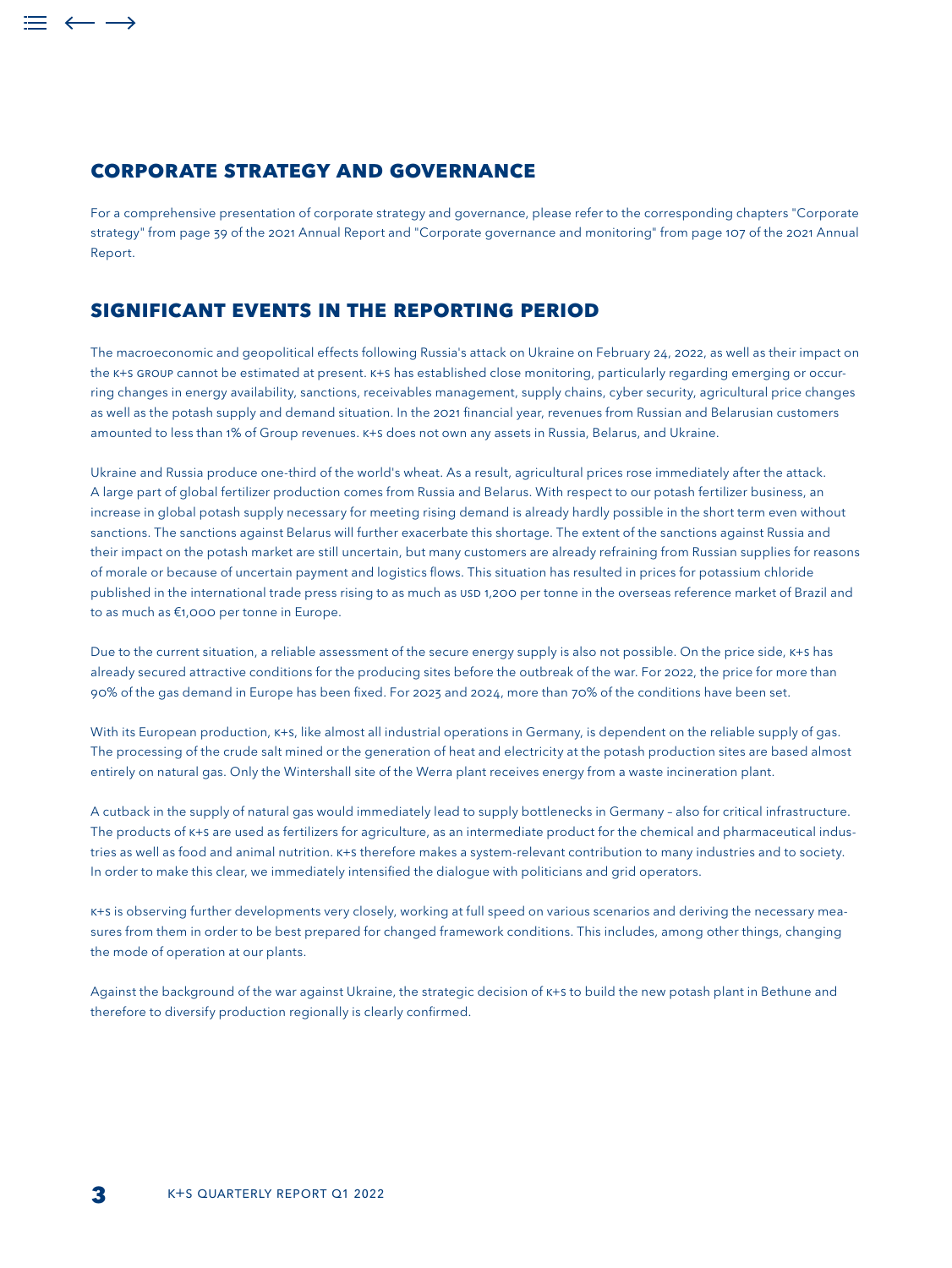The Supervisory Board of K+S Aktiengesellschaft has mutually agreed with the previous Chief Financial Officer, Mr. Thorsten Boeckers, to terminate Mr. Boeckers' service agreement at the end of February 2022. Dr. Burkhard Lohr, Chairman of the Board of Executive Directors, will also assume the function of Chief Financial Officer on a transitional basis. Mr. Riemensperger, as Labour Director, will take over responsibility for HR from Dr. Lohr as well as responsibility for Procurement. At the same time, the Supervisory Board of K+S Aktiengesellschaft has appointed Dr. Christian H. Meyer as the new Chief Financial Officer as of March 15, 2023. He will take over the management and further development of the finance area at K+S. Further information on this can be found on page 132 of the 2021 Annual Report.

## **CHANGES IN THE CONSOLIDATED GROUP AND THE GROUP STRUCTURE**

The scope of consolidation has changed as follows compared with the status as of December 31, 2021: The previously non-consolidated subsidiaries of the K+S GROUP K+S MINERALS AND AGRICULTURE (PANAMA) S.A., K+S FERTILIZERS (INDIA) PTY LTD. and MSW-CHEMIE GMBH are included in the scope of consolidation; K+S (HULUDAO) MAGNESIUM PRODUCTS CO., LTD. is no longer included in the scope of consolidation.

As part of the closing of the REKS joint venture on December 22, 2021, 50% of the shares in REKS VERWALTUNGS GMBH and initially 38% of the shares in REKS GmbH & Co. KG were sold to REMEX GmbH. At the same time, REKS GmbH & Co. KG was deconsolidated and included in the consolidated financial statements as a joint venture. Furthermore, REKS GMBH & CO. KG relocated its registered office to Düsseldorf. On February 10, 2022, the remaining 12% of the shares in REKS GMBH & CO. KG were transferred to REMEX GMBH against contribution in kind.

## **EARNINGS POSITION, FINANCIAL POSITION, AND NET ASSETS**

The efficiency losses associated with the extensive measures to minimize the contagion risks associated with COVID-19 had an overall negative EBITDA effect in the mid-double-digit million range in 2021. In the reporting quarter, EBITDA was negatively impacted by a good €10 million due to the efficiency losses described, similar to the prior-year quarter.

#### **EARNINGS POSITION**

#### **Key figures for earnings from continuing operations**

| in $\epsilon$ million                                                               | Q1/2021 | Q1/2022 | %        |
|-------------------------------------------------------------------------------------|---------|---------|----------|
| Revenues                                                                            | 733.3   | 1.212.3 | $+65.3$  |
| <b>EBITDA</b>                                                                       | 126.0   | 524.1   | $> +100$ |
| Depreciation and amortization <sup>1</sup>                                          | 65.1    | 101.4   | $+55.8$  |
| Group earnings after tax, adjusted <sup>2</sup>                                     | 229.3   | 312.7   | $+36.4$  |
| - thereof impairment loss (-)/reversal of impairment loss (+) on non-current assets | 180.0   |         |          |

<sup>1</sup> Relates to scheduled amortization of intangible assets and depreciation of property, plant, and equipment, adjusted for depreciation and amortization of own work capitalized recognized directly in equity.

<sup>2</sup> The adjusted key figures include the gains/losses from operating anticipatory hedges for the respective reporting period; effects from fluctuations in the fair value of hedges are eliminated. The effects on deferred and cash taxes are also adjusted; tax rate Q1/2022: 30.2% (Q1/2021: 30.1%).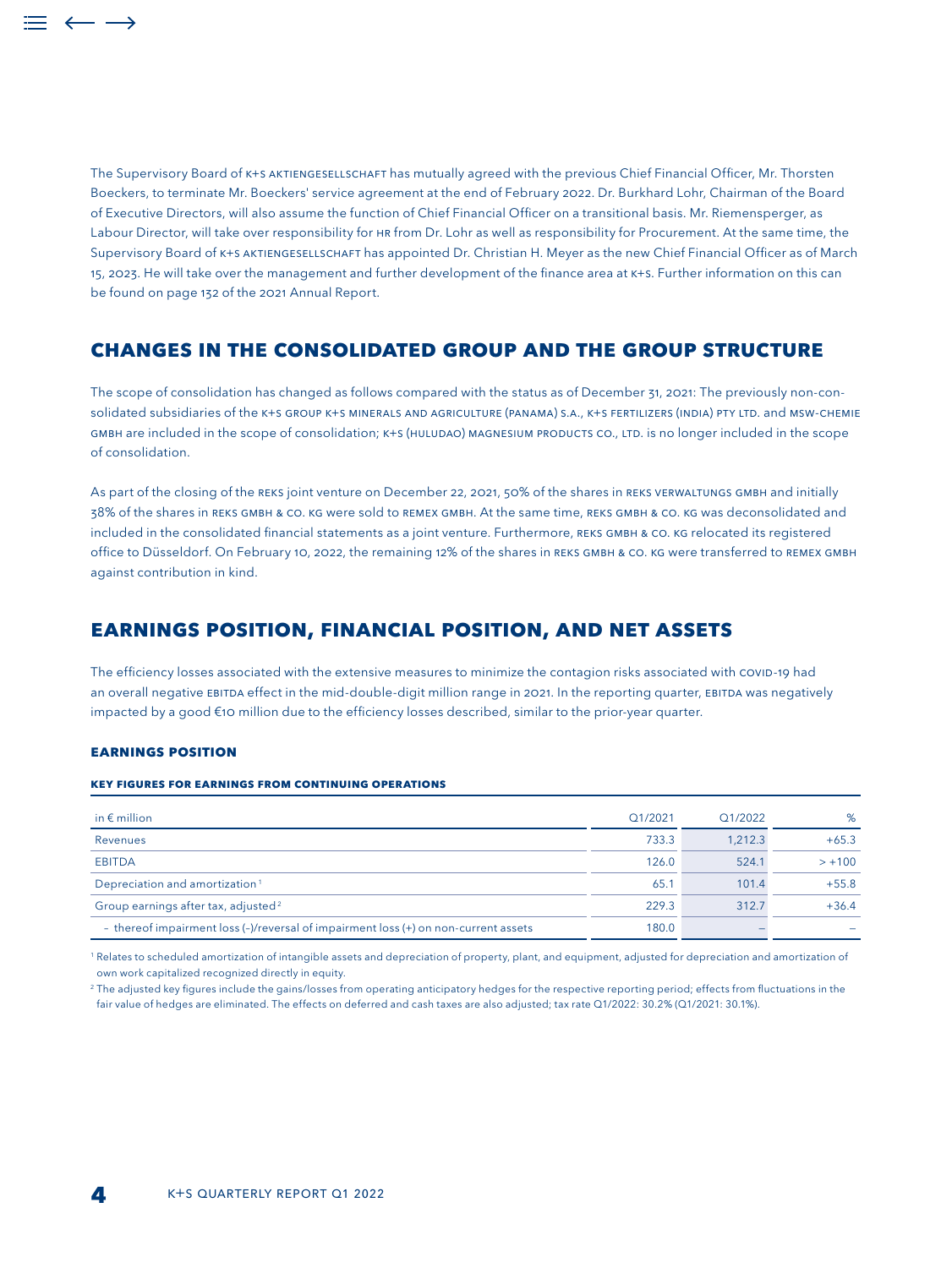In the quarter under review, K+S Group revenues rose by 65% from €733.3 million in the previous year to €1,212.3 million. Higher average prices in both customer segments as well as positive currency effects more than compensated for lower sales volumes, especially as a result of weaker demand for de-icing salt due to weather conditions, occasional time shifts in logistics as well as lower inventories at the beginning of the year in the Agriculture customer segment.

#### **Revenues by region**



#### **Variance compared to previous year**

| in $%$                     |         |
|----------------------------|---------|
| <b>Change in revenues</b>  | $+65.3$ |
| - volume/structure-related | $-44$   |
| - price/pricing-related    | $+676$  |
| - currency-related         | $+1.8$  |
| - consolidation-related    |         |

Overall, the EBITDA of the K+S Group reached €524.1 million in the first quarter and was therefore significantly above the level of the previous year (Q1/2021: €126.0 million from continuing operations). The effects described in the change in revenues more than offset increased costs, especially for energy, materials, and freight.

The regular impairment testing of the Potash and Magnesium Products cash-generating unit in accordance with IFRS is described on pages 47 and 192 of the 2021 Annual Report. There was no need for adjustments in the quarter under review.

Adjusted Group earnings after tax from continuing operations amounted to €312.7 million in the first three months of 2022 (Q1/2021: €229.3 million, benefiting from a non-cash reversal of impairment losses on non-current assets amounting to €180 million; €49.3 million excluding this reversal); this results in a value per share of €1.63 (Q1/2021: €1.20, benefiting from the non-cash reversal of impairment losses on non-current assets; excluding the reversal of impairment losses, €0.26 per share). The strong improvement was particularly driven by the increase in EBITDA and a positive change in the financial result from €10.3 million in the prior-year period to €20.9 million in the first quarter of 2022; this improvement was attributable to positive interest effects on mining provisions and lower interest expenses for financial liabilities.

#### **FINANCIAL POSITION**

In the first quarter, the K+S GROUP invested a total of  $\epsilon$ 49.2 million (Q1/2021:  $\epsilon$  48.1 million).

Despite the repayment of factoring, cash flow from operating activities rose to €253.7 million in the first quarter of 2022, compared with €82.2 million in the first quarter of 2021. The significant improvement in EBITDA more than offset the higher level of funds tied up in working capital. Without the negative one-off effect from the repayment of factoring in the first quarter of 2022, cash flow would have amounted to €360.0 million.

Cash flow from investing activities amounted to €–168.4 million, compared with €–97.3 million in the prior-year period. The increase compared with the prior-year period is attributable in particular to the purchase of further  ${\rm co}__2$  certificates in the amount of €81.6 million.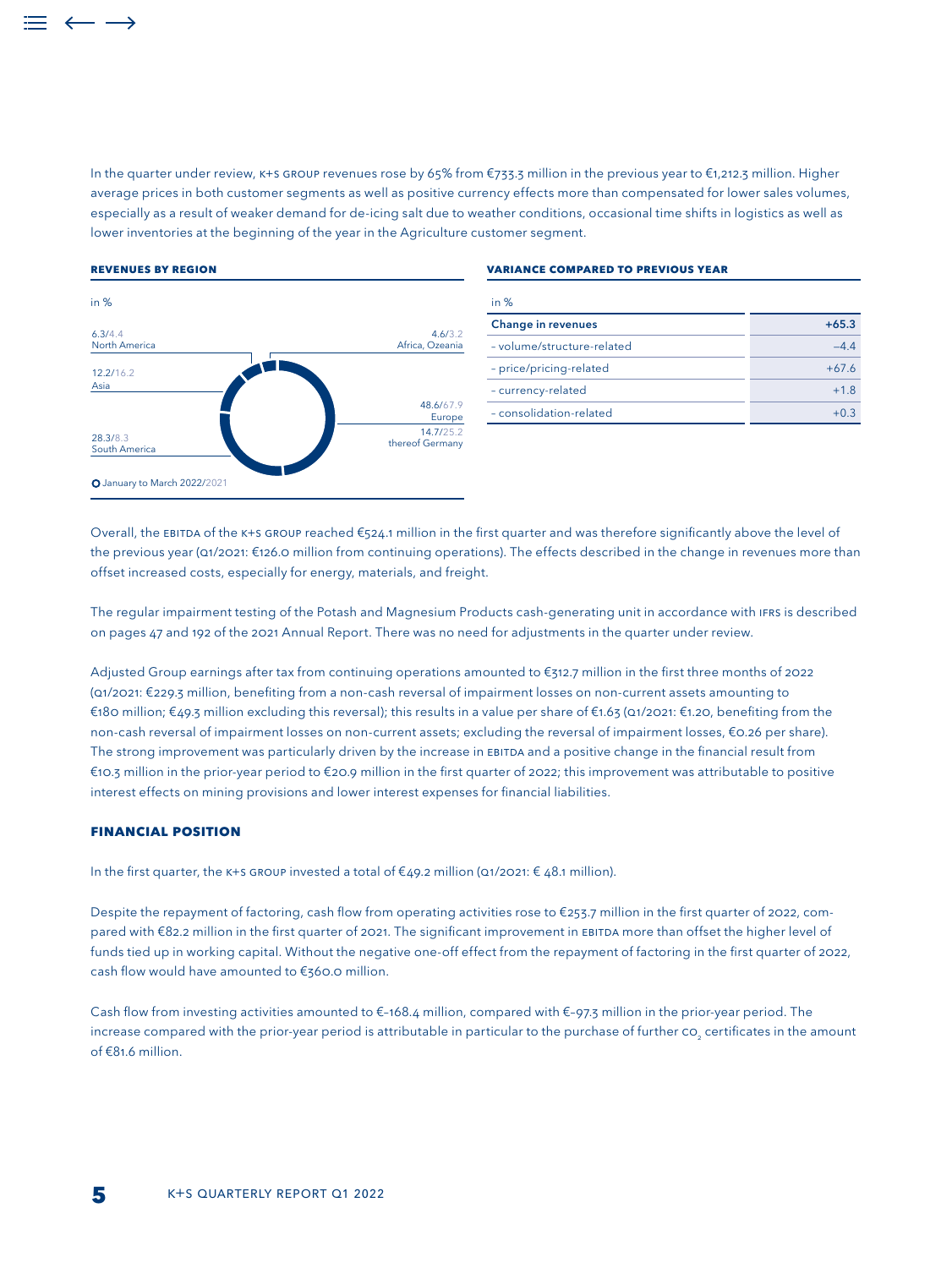Adjusted free cash flow increased to €103.0 million (Q1/2021: €–15.1 million from continuing operations). Excluding the repayment of the factoring volume and the purchase of  ${\tt co}_2$  certificates in the first quarter of 2022, adjusted free cash flow would have been €291.0 million.

#### **Financial position of continuing operations**

| in $\epsilon$ million                                                                  | Q1/2021 | Q1/2022  | %        |
|----------------------------------------------------------------------------------------|---------|----------|----------|
| Capital expenditures <sup>1</sup>                                                      | 48.1    | 49.2     | $+2.3$   |
| Net cash flow from operating activities                                                | 82.2    | 253.7    | $> +100$ |
| Net cash flow from investing activities                                                | $-97.3$ | $-168.4$ | $-73.1$  |
| <b>Free cash flow</b>                                                                  | $-15.1$ | 85.3     |          |
| Adjustment for acquisitions/disposals of securities and<br>other financial investments |         | 17.7     |          |
| Adjusted free cash flow                                                                | $-15.1$ | 103.0    |          |

1 Relates to cash–effective investments in property, plant and equipment and intangible assets excluding lease additions in accordance with IFRS 16.

#### **NET ASSETS**

 $=$   $\leftarrow$   $\rightarrow$ 

#### **Net financial LIABILITIES and net debt from continuing operations**

| in $\epsilon$ million                                                | March 31, 2021 | December 31, 2021 | March 31, 2022 |
|----------------------------------------------------------------------|----------------|-------------------|----------------|
| Cash and cash equivalents                                            | 150.8          | 390.8             | 402.6          |
| Non-current securities and other financial investments               | 13.3           | 18.4              | 13.3           |
| Current securities and other financial investments                   |                | 213.5             | 228.3          |
| <b>Financial liabilities</b>                                         | $-3,376.0$     | $-1,191.0$        | $-1,126.5$     |
| Lease liabilities from finance lease contracts                       | $-63.2$        | $-38.0$           | $-38.1$        |
| <b>Net financial liabilities</b>                                     | $-3,275.1$     | $-606.3$          | $-520.4$       |
| Lease liabilities excluding liabilities from finance lease contracts | $-176.3$       | $-168.3$          | $-162.8$       |
| Net financial liabilities (including all lease liabilities)          | $-3,451.4$     | $-774.6$          | $-683.2$       |
| Provisions for pensions and similar obligations                      | $-90.5$        | $-16.0$           | $-4.8$         |
| Provisions for mining obligations                                    | $-928.5$       | $-1,017.4$        | $-953.6$       |
| Net debt                                                             | $-4.470.3$     | $-1,808.0$        | $-1,641.5$     |

As of March 31, 2022, net cash and cash equivalents amounted to €395.5 million (December 31, 2021: €382.7 million; March 31, 2021: €230.7 million).

As of the reporting date, the net financial liabilities of the K+S GROUP amounted to €520.4 million (December 31, 2021: €606.3 million; March 31, 2021: €3,275.1 million).

The net financial liabilities/EBITDA from continuing operations ratio was 0.4 times (LTM) as of March 31, 2022, compared to 0.6 times as of December 31, 2021, and 8.3 times in the prior-year period.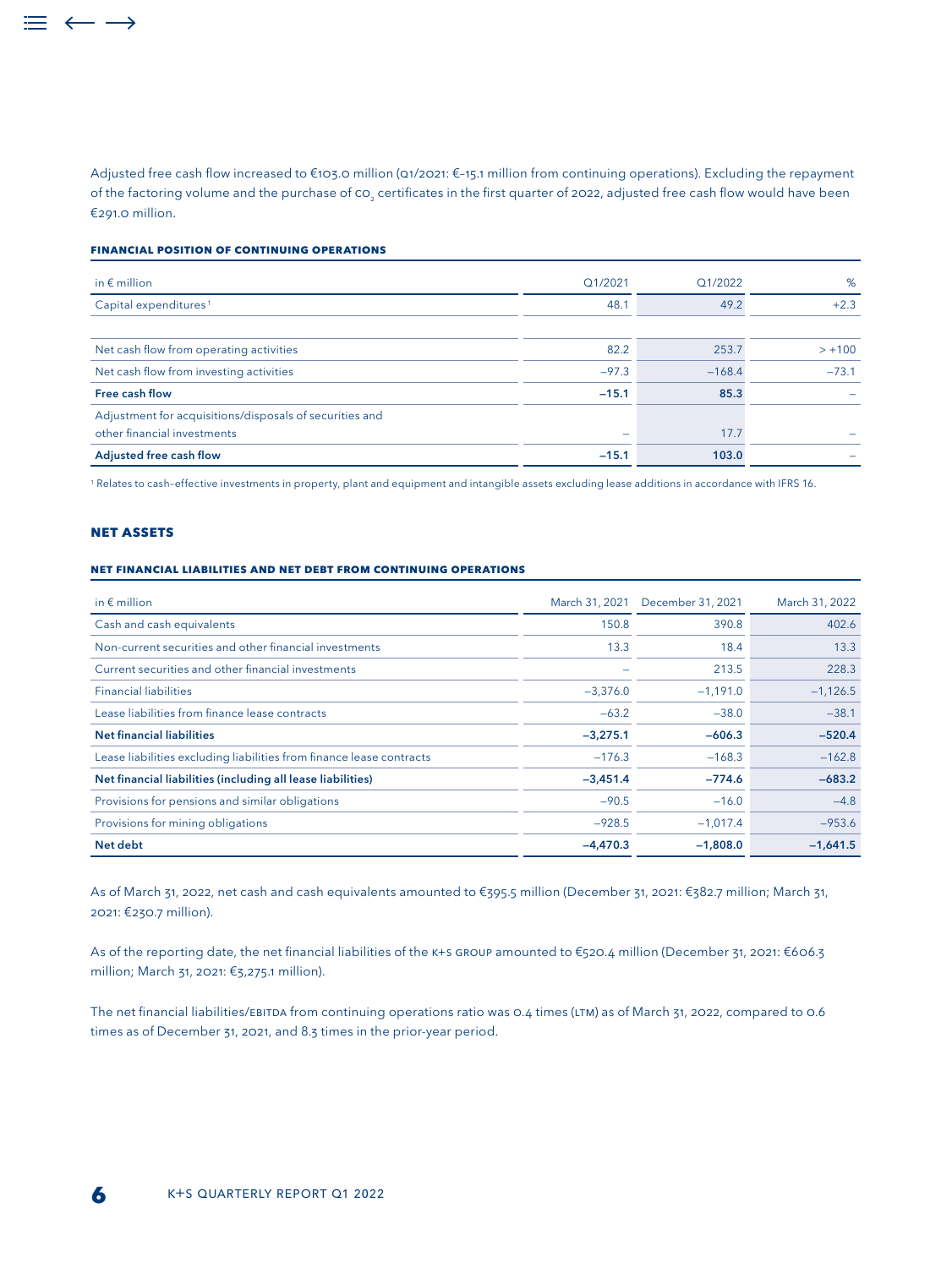## **CUSTOMER SEGMENTS (NO SEGMENTS ACCORDING TO IFRS 8)**

#### **AGRICULTURE CUSTOMER SEGMENT**

 $\leftarrow$   $\rightarrow$ 

#### **Key figures for the Agriculture customer segment**

| in $\epsilon$ million             | Q1/2021 | Q1/2022 | %        |
|-----------------------------------|---------|---------|----------|
| <b>Revenues</b>                   | 469.0   | 944.1   | $> +100$ |
| - thereof potassium chloride      | 252.5   | 625.3   | $> +100$ |
| - thereof fertilizer specialties  | 216.5   | 318.8   | $+47.2$  |
| Sales volumes (in million tonnes) | 2.01    | 1.79    | $-11.0$  |
| - thereof potassium chloride      | 1.24    | 1.11    | $-10.8$  |
| - thereof fertilizer specialties  | 0.77    | 0.69    | $-114$   |

In the Agriculture customer segment, first-quarter revenues rose significantly to €944.1 million (Q1/2021: €469.0 million). Significantly higher average selling prices and positive currency effects offset lower sales volumes due to occasional time shifts in logistics, lower inventories at the beginning of the year, as well as lower sales volumes to the NPK industry due to production restrictions caused by a shortage of nitrogen. In the quarter under review, revenues in Europe were €349.9 million (Q1/2021: €250.6 million), while overseas revenues were €594.2 million (Q1/2021: €218.4 million). In total, €625.3 million of revenues were attributable to potassium chloride (Q1/2021: €252.5 million) and €318.8 million to fertilizer specialties (Q1/2021: €216.5 million).

Sales volumes in the first quarter were 1.79 million tonnes compared with 2.01 million tonnes in the prior-year quarter. In the quarter under review, 0.76 million tonnes were sold in Europe (Q1/2010: 0.97 million tonnes) and 1.03 million tonnes overseas (Q1/2021: 1.04 million tonnes). In total, potassium chloride accounted for 1.11 million tonnes of the sales volume (Q1/2021: 1.24 million tonnes) and fertilizer specialties for 0.69 million tonnes (Q1/2021: 0.77 million tonnes). The lower sales volume of the fertilizer specialty potassium sulfate was mainly attributable to the termination of the supply relationship with Eurochem Antwerpen N.V. at the end of the first quarter due to the geopolitical situation.

#### **Variance compared to previous year**

| in $%$                     |          |
|----------------------------|----------|
| <b>Change in revenues</b>  | $+101.3$ |
| - volume/structure-related | $-0.0$   |
| - price/pricing-related    | $+98.3$  |
| - currency-related         | $+2.6$   |
| - consolidation-related    | $+0.4$   |

#### **Agriculture customer segment: development of revenues, sales volumes, and average prices by region**

|                      |                        | Q1/2021 | Q2/2021 | Q3/2021 | Q4/2021 | 2021    | Q1/2022 |
|----------------------|------------------------|---------|---------|---------|---------|---------|---------|
| <b>Revenues</b>      | $\epsilon$ million     | 469.0   | 473.7   | 529.1   | 800.3   | 2.272.1 | 944.1   |
| Europe               | $\epsilon$ million     | 250.6   | 202.1   | 200.5   | 302.9   | 956.1   | 349.9   |
| Overseas             | USD million            | 263.1   | 327.5   | 387.4   | 568.7   | .546.7  | 666.5   |
| <b>Sales volumes</b> | million tonnes eff.    | 2.01    | 1.89    | 1.76    | 1.96    | 7.62    | 1.79    |
| Europe               | million tonnes eff.    | 0.97    | 0.77    | 0.69    | 0.80    | 3.23    | 0.76    |
| Overseas             | million tonnes eff.    | 1.04    | 1.12    | 1.07    | 1.16    | 4.39    | 1.03    |
| <b>Average price</b> | $\epsilon$ /tonne eff. | 233.3   | 250.0   | 300.6   | 407.6   | 298.0   | 527.0   |
| Europe               | $\epsilon$ /tonne eff. | 258.4   | 263.8   | 289.9   | 376.8   | 295.7   | 462.1   |
| Overseas             | USD/tonne eff.         | 253.0   | 292.8   | 362.6   | 490.4   | 352.4   | 644.3   |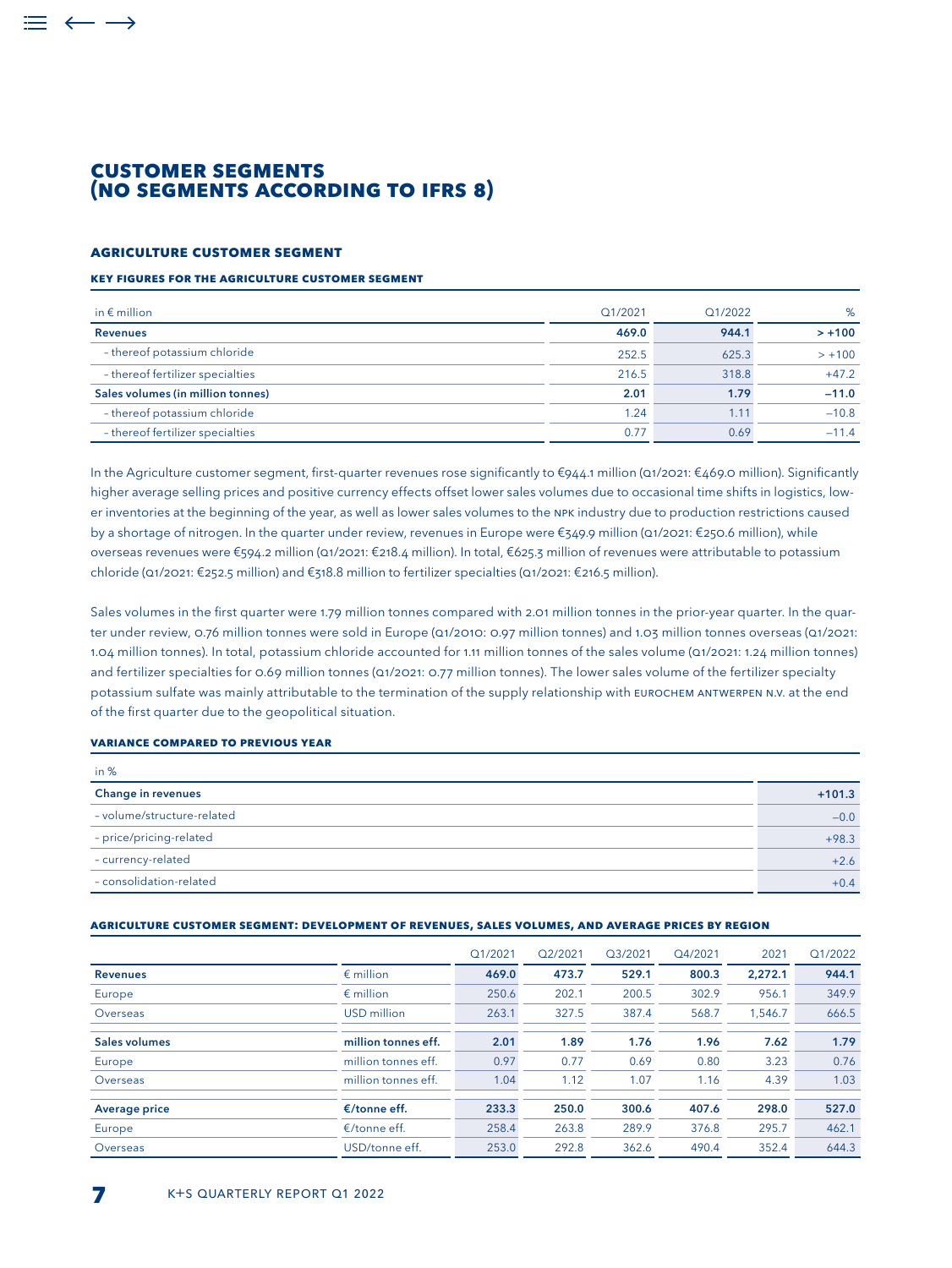#### **INDUSTRY+ CUSTOMER SEGMENT**

#### **Key figures for the Industry+ customer segment**

| in $\epsilon$ million             | Q1/2021 | Q1/2022 | %       |
|-----------------------------------|---------|---------|---------|
| Revenues                          | 264.3   | 268.2   | $+1.5$  |
| Sales volumes (in million tonnes) | 2.43    | 1.83    | $-24.7$ |
| - thereof de-icing salt           | 1.35    | 0.61    | $-54.5$ |

In the Industry+ customer segment, revenues increased to €268.2 million in the reporting quarter (Q1/2021: €264.3 million from continuing operations). This was mainly due to higher average prices and sales volumes for products containing potassium chloride, which offset lower sales volumes due to weather conditions compared with the above-average de-icing salt business in the previous year. The higher prices had a particularly positive impact on our industrial products as well as products for the chemical industry. Revenues for consumer products were maintained at the level of the strong prior-year quarter.

Overall, sales volumes of 1.83 million tonnes were significantly below the level of the previous year (Q1/2021: 2.43 million tonnes from continuing operations). In particular, the mild winter compared to the above-average prior-year quarter led to a decline of 0.74 million tonnes. While sales volumes of products for pharmaceutical, chemical, and industrial applications increased, sales volumes of consumer products almost reached the strong level of the previous year.

#### **Variance compared to previous year**

| in $%$                     |         |
|----------------------------|---------|
| <b>Change in revenues</b>  | $+1.5$  |
| - volume/structure-related | $-12.2$ |
| - price/pricing-related    | $+13.2$ |
| - currency-related         | $+0.4$  |
| - consolidation-related    | $+0.1$  |

#### **Revenues by product group**

in %

### 6.2/6.2 79.2/60.9 14.6/32.9 Consumers Communities Industry<br>thereof water softening: 6.8/7.8 Communities | Industry thereof industrial applications: 14.3/13.8 thereof food: 12.9/13.8 thereof other: 4.7/2.5 Д thereof complementary: 19.4/26.5 thereof chemical: 29.8/21.9 thereof pharma: 3.3/3.7 thereof animal nutrition: 8.8/10.0 O January to March 2022/2021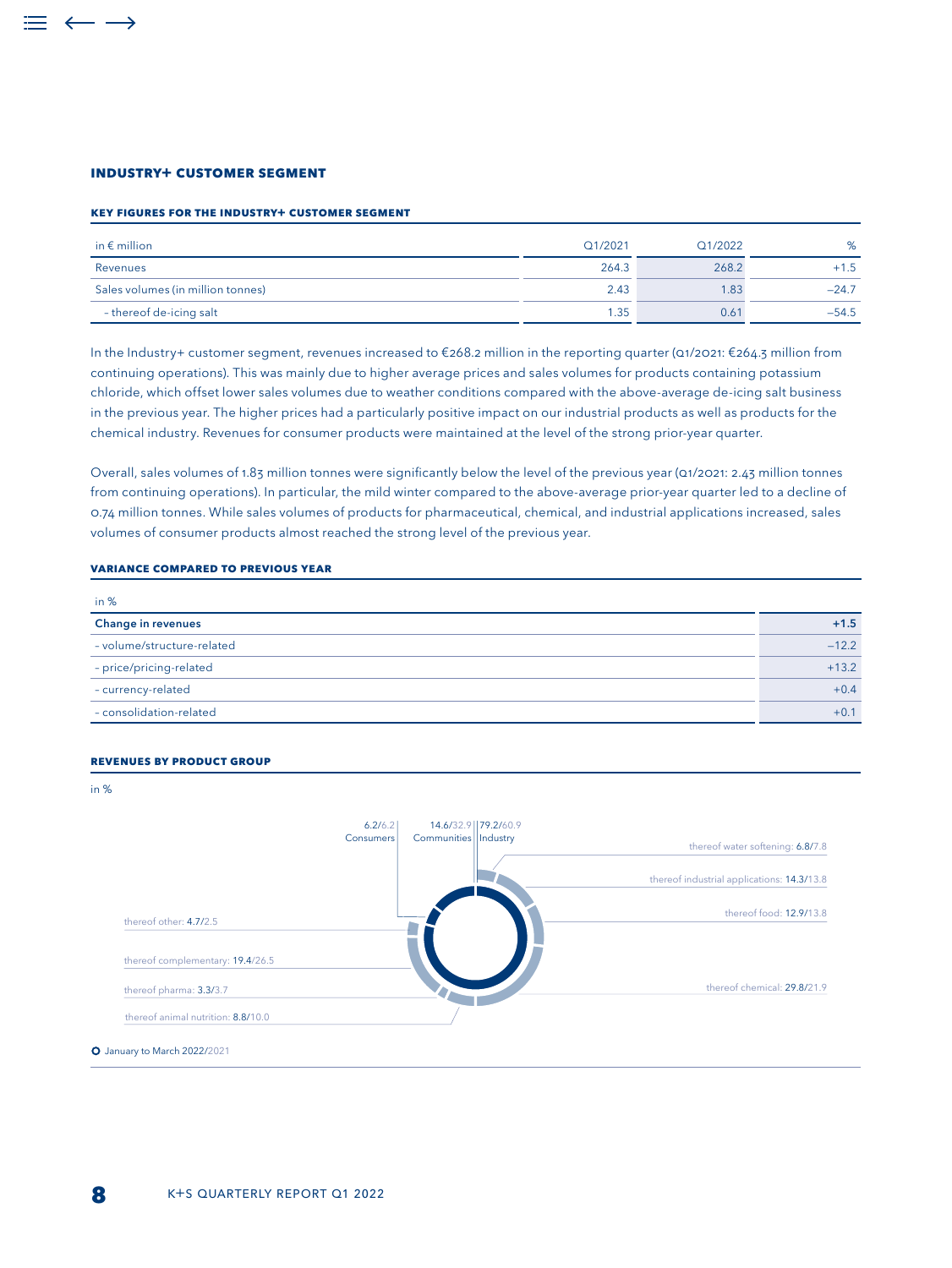## **REPORT ON RISKS AND OPPORTUNITIES**

For a comprehensive presentation of potential risks and opportunities, we refer to the relevant sections of our Annual Report 2021 starting on page 117.

On March 30, 2022, the German Federal Ministry of Economics and Climate Protection (BMWK) declared the so-called early warning stage of the Gas Emergency Plan in Germany and convened the Gas Crisis Team in preparation for potential supply restrictions or outages of the gas supply. The Gas Emergency Plan regulates gas supply in Germany in a crisis situation. There are currently no supply bottlenecks and the overall supply to all German gas consumers is guaranteed without restriction. If there were to be a gas shortage in Germany as a result of further sanctions or a freeze on exports from Russia, this would have an adverse effect on the energy supply to German sites and consequently lead to production restrictions. The risk of energy availability has therefore increased significantly and must now be classified as significant (previously: moderate), even against the background of significantly increased sales prices for our products. Due to the existing uncertainties with regard to the occurrence, volume and duration of a possible gas shortage, it is currently not possible to make reliable statements with regard to the probability of occurrence (hitherto: possible) and more precise information about the extent of the impact. K+S is working on alternatives to secure the energy supply and on different risk scenarios.

The situation on the procurement market also remains very tight for maintenance and production materials. Since March there has been a significant shortage of capital goods and services which depend on steel parts. Significantly longer delivery times, supply bottlenecks/failures, and higher prices are to be expected.

In the Agriculture customer segment, average prices have increased significantly. These will significantly exceed expected cost increases, especially for energy, logistics, and materials. A further increase in potash prices cannot be ruled out. A very high price level may, however, also lead to a decline in demand. Furthermore, an easing of the geopolitical situation in the near future may have an impact on potash supply. In both cases, a normalization of potash prices could not be ruled out.

The risks to which the K+S GROUP is exposed, both individually and in interaction with other risks, are limited and, according to current estimates, do not jeopardize the continued existence of the Company. Opportunities and risks as well as their positive and negative changes are not set off against each other.

## **2022 OUTLook**

 $=$   $\leftarrow$   $\rightarrow$ 

The mid- to long-term trends for the future industry situation described in the 2021 Annual Report from page 133 onwards largely remain valid.

As a result of the severely restricted supplies from Belarus and Russia, we assume for the Agriculture customer segment that the record world potash sales of up to 77 million tonnes (including just under 5 million tonnes of potassium sulfate and potash grades with lower mineral contents) from 2020 and 2021 cannot be achieved and will be lower in 2022 due to availability (2021: about 77 million tonnes; previous outlook: up to 77 million tonnes).

Particularly from the end of the first quarter, the tighter sanctions against Russia and Belarus and the resulting uncertainty on the market regarding the availability of fertilizers caused prices for potassium chloride both overseas and in Europe to rise further from the already high level at the end of the previous year, so that we now assume an even stronger increase in potassium chloride prices on an annual average than before. We therefore also expect fertilizer specialties to increase more significantly on average over the year.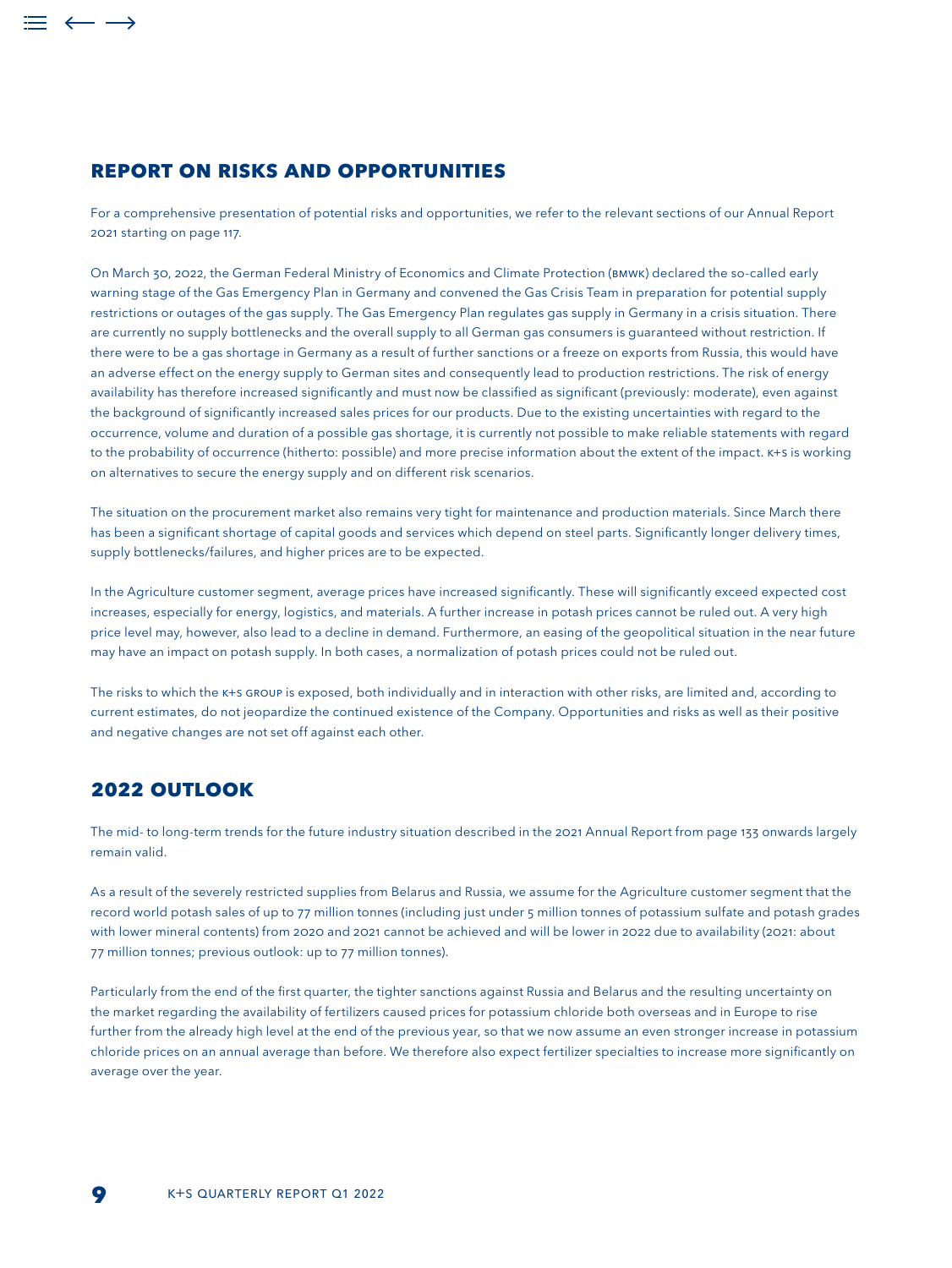With winter weather conditions in the first quarter falling short of the long-term average, the following early-fills business is also likely to be weaker, so that overall we expect below-average demand for de-icing salt after the strong previous year due to weather conditions; for the fourth quarter, we expect sales volumes to be in line with the average of the past ten years. Demand for the remaining products in the Industry+ customer segment should develop positively overall.

The strong increase in average prices in the Agriculture customer segment should significantly exceed expected cost increases, in particular for energy, logistics, and materials, assuming that there are no production restrictions in Germany due to bottlenecks in the availability of natural gas. Against this background, we now expect EBITDA to increase sharply to between €2.3 billion and €2.6 billion in the 2022 financial year (previous outlook: €1.6 billion to €1.9 billion; 2021: €969.1 million, including €219.2 million one-off effect from the REKS transaction).

Against the background of the current uncertainties regarding the supply of natural gas from Russia to Europe, we refer to our explanations in the Report on Risks and Opportunities. If a gas shortage were to occur, this would impair energy supplies to German sites and therefore lead to production cutbacks.

Our estimate for the full year 2022 is essentially based on the following assumptions:

- **+** Beyond the aforementioned COVID 19-related efficiency losses, which we expect for the rest of the year per quarter at the level of the first quarter, we do not anticipate any material adverse effects on our business as a result of the COVID-19 pandemic.
- **+** In accordance with our assessment of the market environment in the Agriculture customer segment, we continue to assume a strong increase in the average price for potash and magnesium fertilizers in our product portfolio in 2022 compared with 2021 (2021: €298).
- **+** For the full year 2022, cost increases in the mid three-digit million range (€) are assumed compared with the cost level in 2021, particularly for energy, logistics, and materials.
- **+** Uninterrupted production (no gas shortage). The expected sales volume of all products in the Agriculture customer segment is likely to be a good 7.7 million tonnes (2021: 7.62 million tonnes), in particular due to the further ramp-up of production in Bethune.
- **+** Due to the below-average start of the de-icing salt business as a result of weather conditions, we expect sales volumes of just under 2.0 million tonnes in the 2022 financial year following the historically strong winter in the previous year (previous outlook: a good 2.0 million tonnes; 2021: 3.2 million tonnes; normal year: 2.0 to 2.3 million tonnes).
- **+** With regard to the EUR/USD exchange rate, an average spot rate of 1.16 EUR/USD (2021: 1.18 EUR/USD) is assumed.

We expect adjusted Group earnings after tax from continuing operations excluding impairment effects to increase strongly year-on-year (2021: €525.0 million).

Adjusted free cash flow from continuing operations excluding the one-off effect from the almost full repayment of factoring and the purchase of co<sub>2</sub> certificates totaling around €230 million is expected to range between €1,000 million and €1,200 million (previous outlook: between €600 million and €800 million; 2021: €92.7 million). Taking into account this appropriation of funds, the outlook for adjusted free cash flow is therefore between €770 million and €970 million. The capital expenditure volume of the K+S GROUP in 2022 should amount to a good €400 million (previous outlook: €400 million; 2021: €334.3 million), despite the intended acceleration of the ramp-up at the Bethune plant as a result of anticipated delays in supplies, especially in Europe.

Return on capital employed (ROCE) from continuing operations, excluding impairment effects, is expected to increase strongly in 2022 (2021: 11.2%).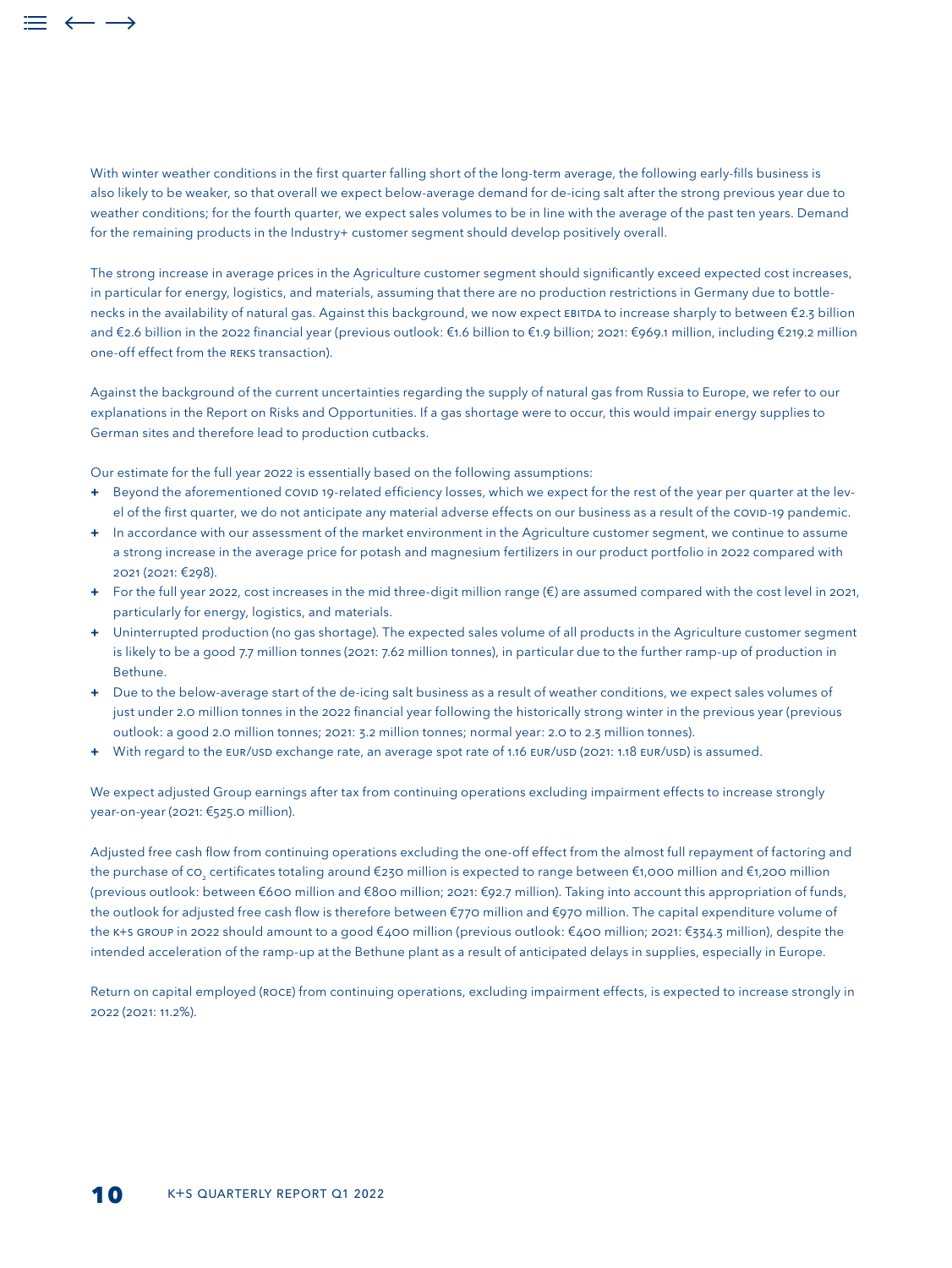#### **changes in the FORECASTS FOR THE FULL YEAR 2022**

 $\leftarrow$   $\rightarrow$ 

| <b>K+S Group</b>                                                                 |                        | 2021 ACTUAL<br>(continuing<br>operations) | 2022 Forecast<br>in 2021<br><b>Annual Report</b> | 2022 Forecast<br>Q1/2022                  |
|----------------------------------------------------------------------------------|------------------------|-------------------------------------------|--------------------------------------------------|-------------------------------------------|
| EBITDA <sup>1</sup>                                                              | $\epsilon$ million     | 969; thereof 219<br>REKS (one-off)        | 1,600 to 1,900                                   | 2,300 to 2,600                            |
| Capital expenditures <sup>2</sup>                                                | $\epsilon$ million     | 334.3                                     | 400                                              | a good 400                                |
| Group earnings after tax, adjusted,<br>excluding impairment effects <sup>3</sup> | $\epsilon$ million     | 525.0                                     | strong increase                                  | strong increase                           |
| Adjusted free cash flow                                                          | $\epsilon$ million     | 92.7                                      | 600 to 800                                       | 1,000 to 1,200 <sup>4</sup>               |
| ROCE, excluding impairment effects                                               | %                      | 11.2                                      | strong increase                                  | strong increase                           |
| EUR/USD exchange rate                                                            | EUR/USD                | 1.18                                      | 1.16                                             | 1.16                                      |
| Sales volumes in Agriculture customer segment                                    | million tonnes eff.    | 7.6                                       | a good 7.7                                       | a good 7.7                                |
| Average price in Agriculture customer segment                                    | $\epsilon$ /tonne eff. | 298.0                                     | strong increase<br>compared to<br>FY 2021        | strong increase<br>compared to<br>FY 2021 |
| Sales volumes de-icing salt                                                      | million tonnes eff.    | 3.20                                      | a good 2.0                                       | just under 2.0                            |

<sup>1</sup> EBITDA is defined as earnings before interest, taxes, depreciation, and amortization, adjusted for depreciation and amortization of own work capitalized recognized directly in equity, gains/losses from fair value changes arising from operating anticipatory hedges still outstanding, and changes in the fair value of operating anticipatory hedges recognized in prior periods

<sup>2</sup> Relates to cash–effective investments in property, plant and equipment and intangible assets excluding lease additions in accordance with IFRS 16.

<sup>3</sup> The adjusted key figures include the gains/losses from operating forecast hedges for the respective reporting period; effects from fluctuations in the fair value of hedges are eliminated. The effects on deferred and cash taxes are also adjusted; tax rate 2021: 30.2%.

4 Taking into account the one-off effect from the almost full repayment of factoring and the purchase of CO<sub>2</sub> certificates totaling around €230 million, the expected adjusted free cash flow should range between €770 million and €970 million.

## **RESPONSIBILITY statement FROM THE LEGAL REPRESENTATIVES OF K+S AKTIENGESELLSCHAFT**

To the best of our knowledge, and in accordance with the applicable reporting principles for interim financial reporting, the interim consolidated financial statements give a true and fair view of the assets, liabilities, financial position and earnings situation of the Group, and the interim Group management report includes a fair review of the development and performance of the business and the position of the Group, together with a description of the material opportunities and risks associated with the expected development of the Group.

Kassel, May 11, 2022

K+S Aktiengesellschaft

The Board of Executive Directors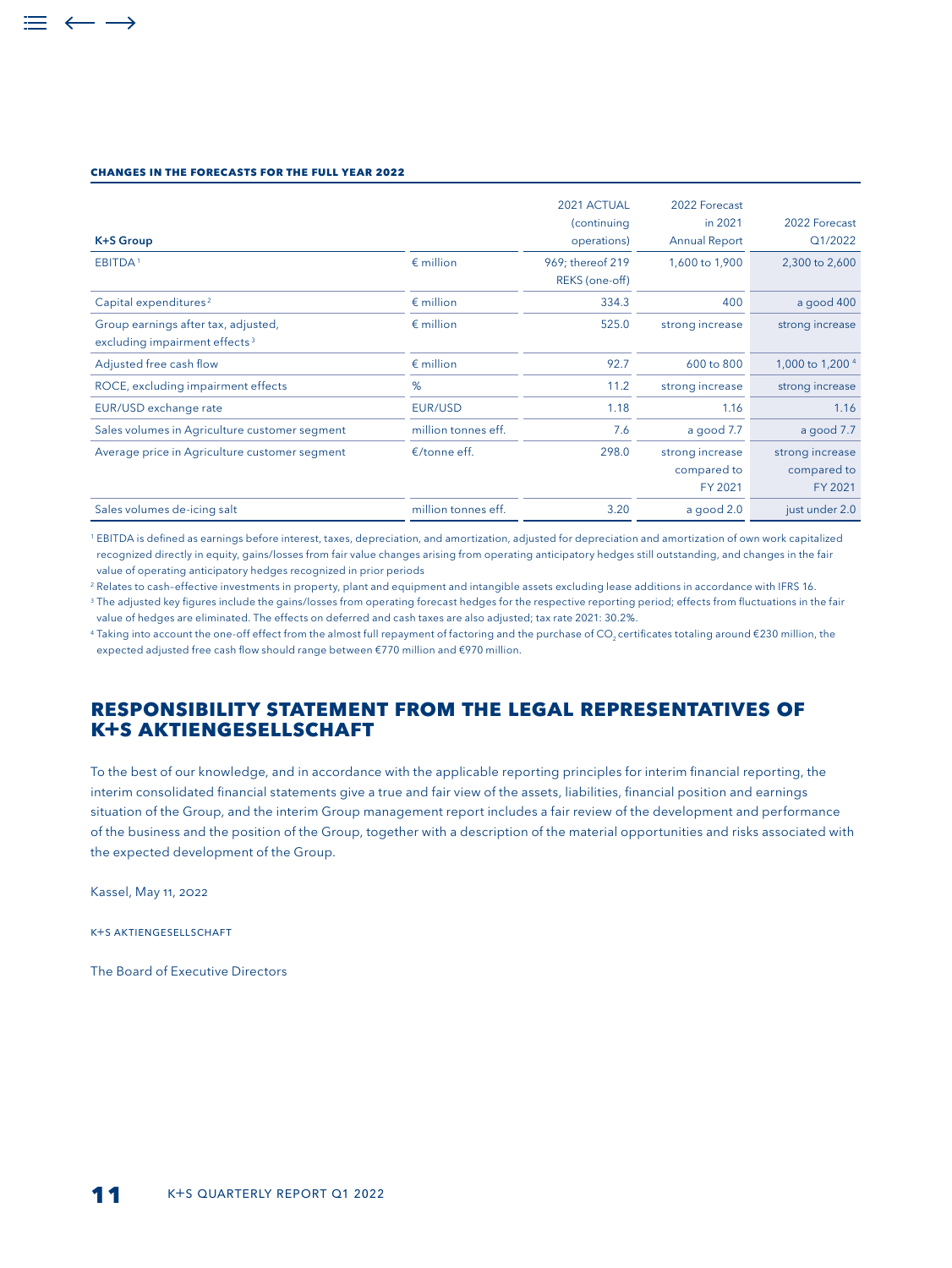#### **INCOME STATEMENT<sup>1</sup>**

 $\equiv$   $\leftarrow$   $\rightarrow$ 

| in $\epsilon$ million                                      | 3M/2021 | 3M/2022 | 12M/2021 | LTM <sup>2</sup> |
|------------------------------------------------------------|---------|---------|----------|------------------|
| <b>Revenues</b>                                            | 733.3   | 1,212.3 | 3,213.1  | 3,692.1          |
| Cost of goods sold                                         | 439.0   | 707.5   | 734.0    | 1,002.5          |
| <b>Gross profit</b>                                        | 294.3   | 504.8   | 2,479.1  | 2,689.6          |
| Selling, general, and administrative expenses              | 45.4    | 49.7    | 175.9    | 180.2            |
| Other operating income                                     | 43.9    | 41.5    | 351.3    | 348.9            |
| Other operating expenses                                   | 61.0    | 58.0    | 196.0    | 193.0            |
| Share of profit or loss of equity-accounted investments    | $-0.2$  | $-0.5$  | $-1.6$   | $-1.9$           |
| - thereof reversals of impairment losses/impairment losses |         |         | $-1.3$   | $-1.3$           |
| Income from equity investments, net                        | 0.1     | 0.2     | 5.0      | 5.1              |
| Gains/(losses) on operating anticipatory hedges            | $-10.6$ | $-18.2$ | $-43.1$  | $-50.7$          |
| Earnings after operating hedges <sup>3</sup>               | 221.3   | 420.1   | 2,418.8  | 2.617.6          |
| Interest income                                            |         | 3.4     | 10.1     | 13.5             |
| Interest expenses                                          | 26.7    | $-9.4$  | 23.8     | 59.9             |
| Other financial result                                     | 37.0    | 8.1     | 20.7     | $-8.2$           |
| <b>Financial result</b>                                    | 10.3    | 20.9    | 7.0      | 17.6             |
| <b>Earnings before tax</b>                                 | 231.5   | 441.1   | 2,425.8  | 2,635.4          |
| Income tax expense                                         | 15.9    | 130.1   | 252.8    | 367.0            |
| - thereof deferred taxes                                   | 12.4    | 13.6    | 148.9    | 150.1            |
| Earnings after tax from continuing operations              | 215.6   | 310.9   | 2,173.0  | 2,268.3          |
| Earnings after tax from discontinued operations            | $-33.5$ |         | 810.3    | 843.8            |
| <b>Earnings for the period</b>                             | 182.2   | 310.9   | 2,983.2  | 3,111.9          |
| Non-controlling interests                                  |         |         |          |                  |
| Earnings after tax and non-controlling interests           | 182.2   | 310.9   | 2,983.2  | 3,111.9          |
| - thereof from continuing operations                       | 215.6   | 310.9   | 2.173.0  | 2,268.3          |
| - thereof from discontinued operations                     | $-33.5$ |         | 810.3    | 843.8            |
| Earnings per share in $\epsilon$ (undiluted = diluted)     | 0.95    | 1.62    | 15.59    | 16.26            |
| - thereof from continuing operations                       | 1.13    | 1.62    | 11.35    | 11.85            |
| - thereof from discontinued operations                     | $-0.18$ |         | 4.23     | 4.41             |

1 Rounding differences may arise in percentages and numbers.

2 LTM = last twelve months

<sup>3</sup> Key indicators not defined in the IFRS regulations.

#### **Reconciliation of operating result and EBITDA 1, 3**

| in $\epsilon$ million                                               | 3M/2021  | 3M/2022 | 12M/2021   | LTM <sup>2</sup> |
|---------------------------------------------------------------------|----------|---------|------------|------------------|
| <b>Earnings after operating hedges</b>                              | 221.3    | 420.1   | 2,418.8    | 2,617.6          |
| Income (-)/expense (+) arising from changes in the fair value of    |          |         |            |                  |
| outstanding operating anticipatory hedges                           | 7.9      | 13.5    | 31.0       | 36.6             |
| Elimination of prior-period changes in fair value of operating      |          |         |            |                  |
| anticipatory hedges                                                 | 11.7     | $-10.9$ | 38.1       | 15.5             |
| <b>Earnings before operating hedges</b>                             | 240.9    | 422.7   | 2,487.9    | 2,669.7          |
| Depreciation and amortization (+)/impairment losses (+)/reversal of |          |         |            |                  |
| impairment losses (-) on non-current assets                         | $-113.7$ | 103.0   | $-1,514.6$ | $-1.297.9$       |
| Capitalized depreciation (-) <sup>4</sup>                           | $-1.2$   | $-1.6$  | $-5.5$     | $-5.9$           |
| Impairment losses (+)/reversals of impairment losses (-) on         |          |         |            |                  |
| equity-accounted investments                                        |          |         | 1.3        | 1.3              |
| <b>EBITDA</b>                                                       | 126.0    | 524.1   | 969.1      | 1,367.2          |

1 Rounding differences may arise in percentages and numbers.

2 LTM = last twelve months

<sup>3</sup> Key indicators not defined in the IFRS regulations.

<sup>4</sup> These are depreciations of assets used for the production of other assets, plant and equipment. Depreciation is capitalized as part of cost and not recognized in profit or loss.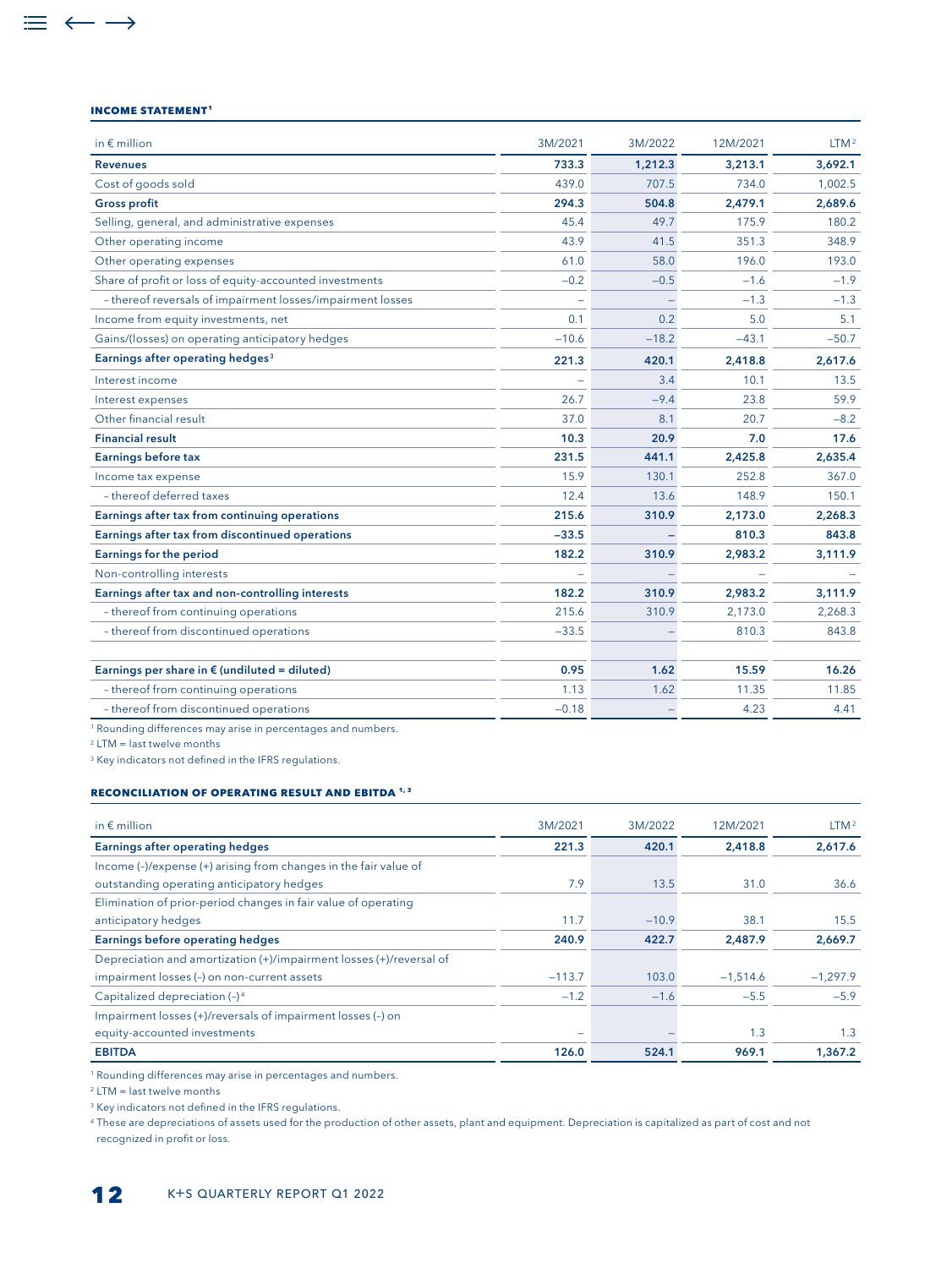#### **BALANCE SHEET – ASSETS 1**

 $\equiv$   $\leftarrow$   $\rightarrow$ 

| in $\epsilon$ million                             | March 31, 2021 | December 31, 2021 | March 31, 2022 |
|---------------------------------------------------|----------------|-------------------|----------------|
| Intangible assets                                 | 91.7           | 79.9              | 164.4          |
| - thereof goodwill from acquisitions of companies | 13.7           | 13.7              | 13.7           |
| Property, plant, and equipment                    | 4,420.4        | 6,406.5           | 6,433.7        |
| Investment property                               | 4.6            | 4.6               | 4.6            |
| <b>Financial assets</b>                           | 41.9           | 76.4              | 36.9           |
| Investments accounted for using the equity method | 27.6           | 175.9             | 175.4          |
| Other financial assets                            | 6.1            | 7.5               | 8.1            |
| Other non-financial assets                        | 17.5           | 25.3              | 38.4           |
| Securities and other financial investments        | 13.3           | 18.4              | 13.3           |
| Deferred taxes                                    | 177.2          | 30.2              | 41.9           |
| Non-current assets                                | 4,800.3        | 6,824.7           | 6,916.7        |
| Inventories                                       | 448.0          | 496.5             | 557.9          |
| Trade receivables                                 | 360.4          | 569.5             | 807.8          |
| Other financial assets                            | 108.7          | 104.7             | 122.3          |
| Other non-financial assets                        | 106.9          | 92.5              | 81.7           |
| Income tax refund claims                          | 11.6           | 44.0              | 42.4           |
| Securities and other financial investments        |                | 213.5             | 228.3          |
| Cash and cash equivalents                         | 150.8          | 390.8             | 402.6          |
| Assets held for sale                              | 2,783.3        |                   |                |
| <b>Current assets</b>                             | 3,969.7        | 1,911.5           | 2,243.0        |
| <b>ASSETS</b>                                     | 8,770.0        | 8,736.2           | 9,159.7        |

1 Rounding differences may arise in percentages and numbers.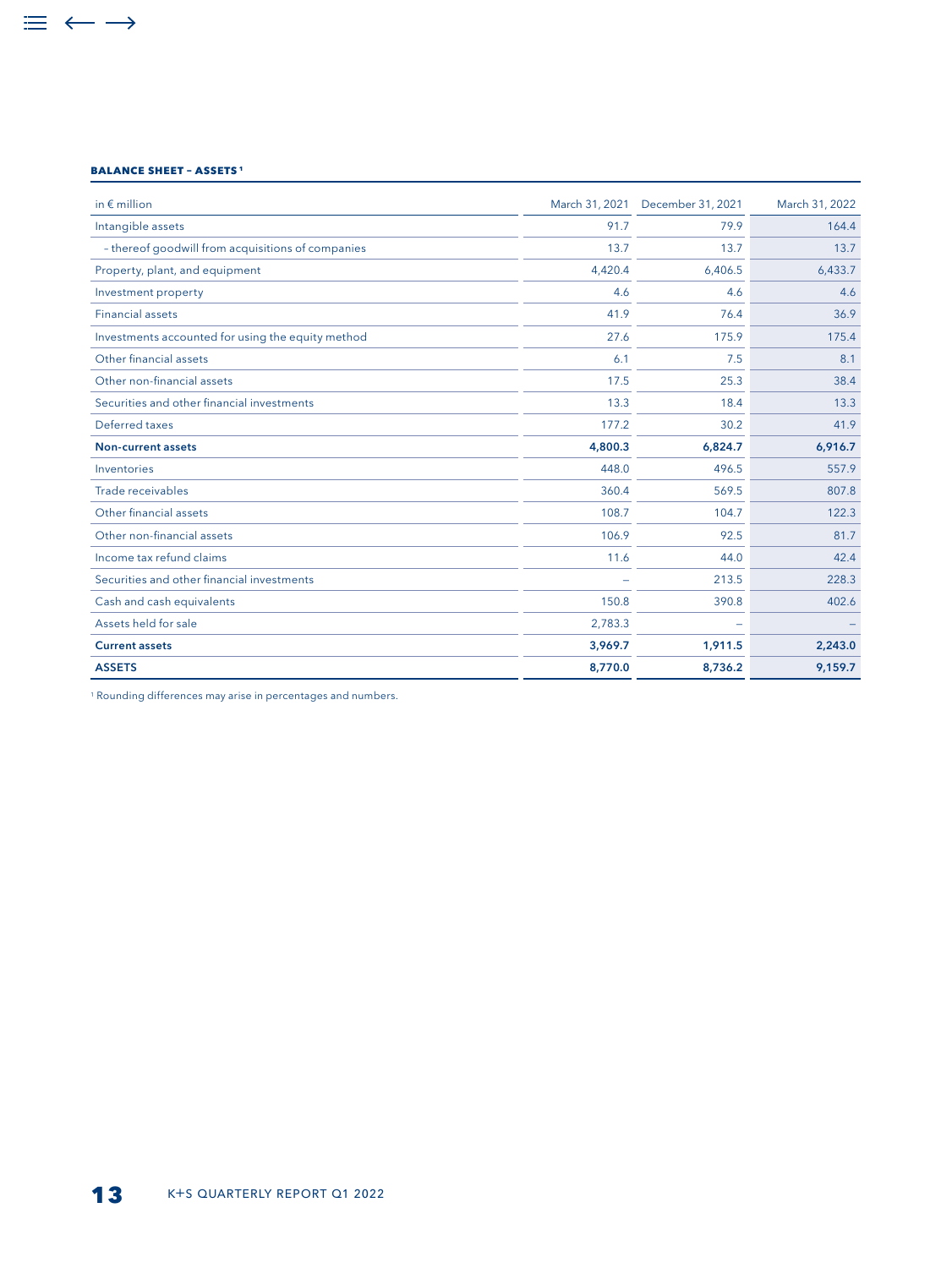#### **BALANCE SHEET – EQUITY AND LIABILITIES 1**

 $\equiv$   $\leftarrow$   $\rightarrow$ 

| in $\epsilon$ million                                               |         | March 31, 2021 December 31, 2021 | March 31, 2022 |
|---------------------------------------------------------------------|---------|----------------------------------|----------------|
| Issued capital                                                      | 191.4   | 191.4                            | 191.4          |
| Capital reserve                                                     | 645.7   | 645.7                            | 645.7          |
| Other reserves and net retained earnings                            | 1,800.5 | 4.460.3                          | 4,884.3        |
| Total equity attributable to shareholders of K+S Aktiengesellschaft | 2,637.6 | 5,297.4                          | 5,721.4        |
| Non-controlling interests                                           | 1.7     |                                  |                |
| <b>Equity</b>                                                       | 2,639.3 | 5,297.4                          | 5,721.4        |
| <b>Financial liabilities</b>                                        | 2,030.3 | 978.2                            | 917.3          |
| Other financial liabilities                                         | 128.1   | 148.1                            | 125.5          |
| Other non-financial liabilities                                     | 17.2    | 15.3                             | 14.8           |
| Provisions for pensions and similar obligations                     | 90.5    | 16.0                             | 4.8            |
| Provisions for mining obligations                                   | 928.5   | 1,017.4                          | 953.6          |
| Other provisions                                                    | 143.3   | 163.0                            | 153.7          |
| Deferred taxes                                                      | 51.0    | 105.3                            | 139.8          |
| <b>Non-current liabilities</b>                                      | 3.388.9 | 2.443.3                          | 2,309.5        |
| <b>Financial liabilities</b>                                        | 1,345.7 | 212.8                            | 209.2          |
| Trade payables                                                      | 135.7   | 186.9                            | 178.0          |
| Other financial liabilities                                         | 265.3   | 175.7                            | 188.8          |
| Other non-financial liabilities                                     | 85.9    | 70.3                             | 77.0           |
| Income tax liabilities                                              | 25.5    | 63.1                             | 161.2          |
| Provisions                                                          | 245.7   | 286.7                            | 314.6          |
| Liabilities relating to assets held for sale                        | 638.0   |                                  |                |
| <b>Current liabilities</b>                                          | 2,741.8 | 995.5                            | 1,128.8        |
| <b>EQUITY AND LIABILITIES</b>                                       | 8,770.0 | 8,736.2                          | 9,159.7        |
|                                                                     |         |                                  |                |

<sup>1</sup> Rounding differences may arise in percentages and numbers.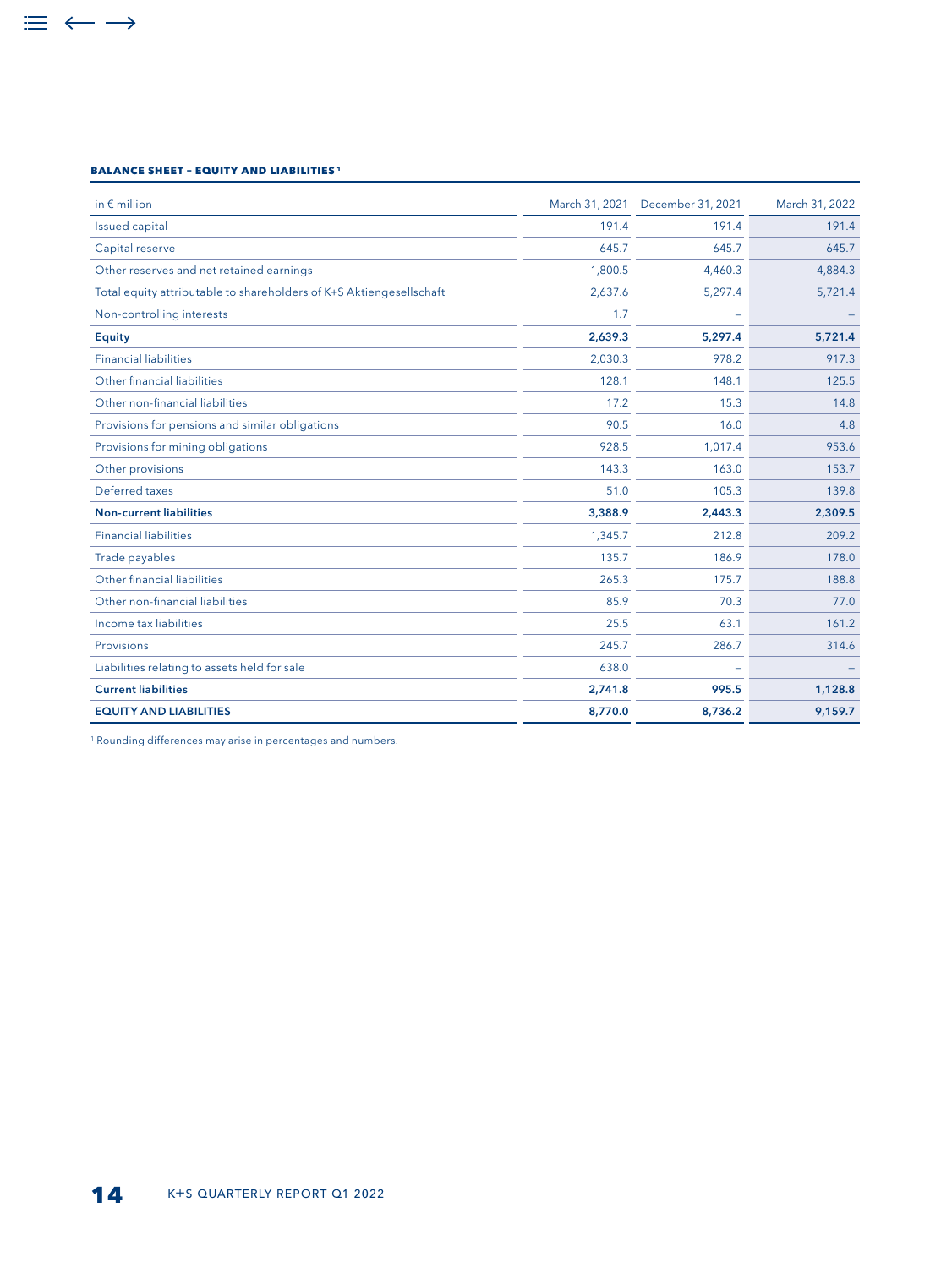#### **STATEMENT OF CASH FLOWS1**

 $\equiv$   $\leftarrow$   $\rightarrow$ 

| in $\epsilon$ million                                                                   | 3M/2021    | 3M/2022  | 12M/2021   | LTM <sup>2</sup> |
|-----------------------------------------------------------------------------------------|------------|----------|------------|------------------|
| Earnings after operating hedges (from continuing operations)                            | 221.3      | 420.1    | 2,418.8    | 2,617.6          |
| Earnings after operating hedges (from discontinued operations)                          | $-48.6$    |          | 91.0       | 139.6            |
| Income (-)/expenses (+) arising from changes in the fair value of                       |            |          |            |                  |
| outstanding operating anticipatory hedges                                               | 128.5      | 13.5     | 31.0       | $-84.0$          |
| Elimination of prior-period changes in fair value of operating anticipatory hedges      | 12.5       | $-10.9$  | 39.2       | 15.8             |
| Depreciation, amortization, impairment losses (+) / reversals of impairment losses (-)  | $-114.9$   | 101.4    | $-1,518.8$ | $-1,302.5$       |
| Increase (+)/decrease (-) in non-current provisions (excluding interest rate effects)   | 0.7        | $-3.3$   | $-8.7$     | $-12.7$          |
| Interest received and similar income                                                    | 0.5        | 0.8      | 2.4        | 2.7              |
| Realized gains (+)/losses (-) on financial assets/liabilities                           | 32.4       | 3.1      | 44.9       | 15.6             |
| Interest paid and similar expenses (-)                                                  | $-10.6$    | $-6.0$   | $-132.5$   | $-127.9$         |
| Income taxes paid (-)                                                                   | $-4.5$     | $-16.7$  | $-121.9$   | $-134.1$         |
| Other non-cash expenses (+)/income (-) and other expenses and income in connection with |            |          |            |                  |
| the disposal of the OU Americas                                                         | $-5.6$     | $-2.5$   | $-86.7$    | $-83.6$          |
| Gain (-)/loss (+) on sale of assets and securities                                      | 1.4        | 1.4      | $-219.3$   | $-219.3$         |
| Increase (-)/decrease (+) in inventories                                                | 119.9      | $-55.6$  | 56.8       | $-118.7$         |
| Increase (-)/decrease (+) in receivables and other assets from operating activities     | $-144.9$   | $-222.7$ | $-204.1$   | $-281.9$         |
| Increase (+)/decrease (-) in liabilities from operating activities                      | $-25.3$    | $-1.2$   | $-68.5$    | $-44.4$          |
| Increase (+)/decrease (-) in current provisions                                         | $-15.7$    | 31.5     | 8.1        | 55.3             |
| Allocation to plan assets                                                               |            |          | $-4.8$     | $-4.8$           |
| Net cash flows from operating activities                                                | 147.1      | 252.8    | 326.9      | 432.6            |
| - thereof from continuing operations                                                    | 82.2       | 253.7    | 347.3      | 518.8            |
| - thereof from discontinued operations                                                  | 64.9       | $-0.9$   | $-20.4$    | $-86.2$          |
| Proceeds from the sale of assets                                                        | 2.5        | 0.4      | 10.6       | 8.5              |
| Purchase of intangible assets                                                           | $-9.5$     | $-82.8$  | $-15.1$    | $-88.4$          |
| Purchase of property, plant, and equipment                                              | $-102.8$   | $-68.1$  | $-343.6$   | $-308.9$         |
| Purchase of financial assets                                                            |            | ۳        | $-12.8$    | $-12.8$          |
| Proceeds from the sale of consolidated companies                                        |            | ÷        | 2,758.2    | 2,758.2          |
| Cash and cash equivalents of companies deconsolidated in the year under review          | ÷          | $-0.2$   | $-33.3$    | $-33.5$          |
| Proceeds from sale of securities and other financial assets                             |            | 60.0     | 222.6      | 282.6            |
| Purchases of securities and other financial assets                                      |            | $-77.7$  | $-487.4$   | $-565.1$         |
| Net cash flows from investing activities                                                | $-109.8$   | $-168.4$ | 2,099.3    | 2,040.7          |
| - thereof from continuing operations                                                    | $-97.3$    | $-168.4$ | $-519.4$   | $-590.5$         |
| - thereof from discontinued operations                                                  | $-12.5$    |          | 2.618.7    | 2,631.2          |
| Repayment (-) of borrowings                                                             | $-1,044.3$ | $-92.1$  | $-3,694.3$ | $-2,742.1$       |
| Proceeds (+) from borrowings                                                            | 1,032.5    | 10.0     | 1,440.0    | 417.5            |
| Net cash from / (used in) financing activities                                          | $-11.8$    | $-82.1$  | $-2,254.3$ | $-2,324.6$       |
| - thereof from continuing operations                                                    | 13.7       | $-82.1$  | $-2,190.9$ | $-2,286.7$       |
| - thereof from discontinued operations                                                  | $-25.5$    |          | $-63.4$    | $-37.9$          |
| Change in cash and cash equivalents                                                     | 25.5       | 2.3      | 171.9      | 148.7            |
| Exchange rate-related change in cash and cash equivalents                               | 7.8        | 7.1      | 13.3       | 12.6             |
| Consolidation-related changes in cash and cash equivalents                              |            | 3.4      |            | 3.4              |
| Net change in cash and cash equivalents                                                 | 33.3       | 12.8     | 185.2      | 164.6            |
| Net cash and cash equivalents as of January 1                                           | 197.4      | 382.7    |            |                  |
| Net cash and cash equivalents as of March 31                                            | 230.7      | 395.5    |            |                  |
| - thereof cash and cash equivalents <sup>3</sup>                                        | 240.4      | 402.6    |            |                  |
| - thereof cash received from affiliated companies                                       | $-9.7$     | $-7.1$   |            |                  |

1 Rounding differences may arise in percentages and numbers.

2 LTM = last twelve months

<sup>3</sup> In 2021, cash and cash equivalents in the statement of cash flows differ from the figure in the statement of financial position because cash and cash equivalents from discontinued operations (€85.2 million) and disposal groups (€4.4 million) have been reclassified to "Assets held for sale" in 2021.